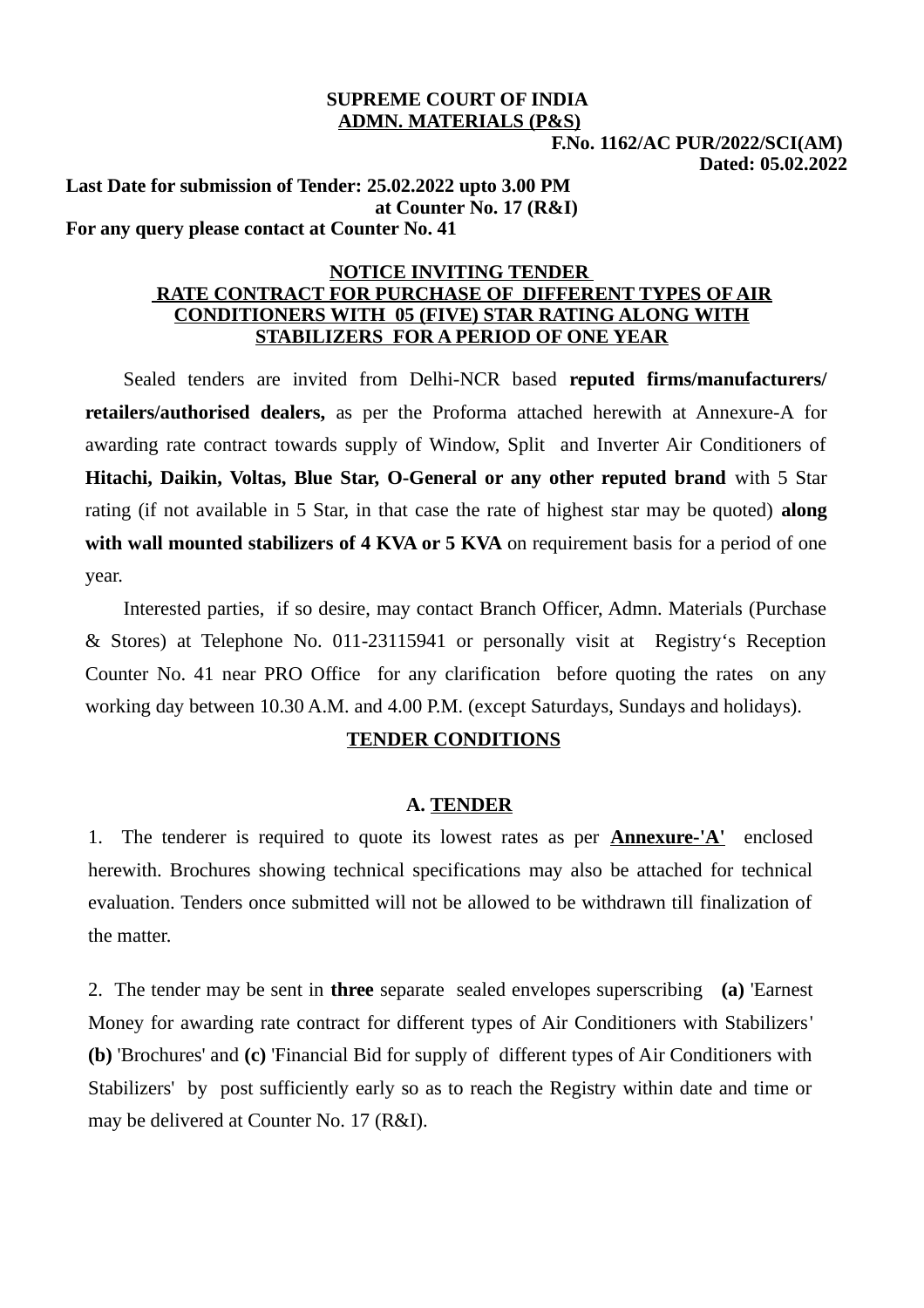3. The tenderer is expected to examine all the instructions, Proformas' terms & conditions and specifications in the tender documents. Failing to furnish all information required by the tender document in any respect will be at the tenderer's risk and may result in rejection of the tender.

4. The tender must be received not later than the date & time specified for submitting the same. In case the date of submitting the tender is declared as holiday then the next working day of the Registry will be treated as due date of the Tender.

#### **B. TERMS AND CONDITIONS OF TENDER**

5. The rates should be valid for a period of one year from the date of awarding the Tender. The tenderer shall not be entitled during the said period to revoke or cancel its tender or to vary the tender or any terms thereof.

6. The tenderers are required to send their Tender along with a Demand Draft of **Rs. 70,000/- (Rupees Seventy Thousand only)** drawn in favour of 'The Registrar (Admn.), Supreme Court of India' payable at New Delhi as Earnest Money, by writing the name of the firm, telephone number and name of the item on the reverse side of the Demand Draft. If the firm is exempted from depositing the EMD, a Certificate to this effect has to be submitted along with the tender document.

7. Earnest Money Deposit of unsuccessful tenderers would be returned by way of RTGS/NEFT or cheque after the contract has been finally awarded to the successful tenderers. A copy of cancelled cheque is required to facilitate refund of EMD amount.

8. Hypothetical/conditional tenders shall not be entertained. Tender once submitted shall not be allowed to be withdrawn or altered. If the tender is withdrawn or altered by the concerned party at any time after it is submitted, the tenderer may be debarred to participate in the tender process of the Supreme Court of India.

9. The Registry will deal with the tenderer directly and no middlemen/agents/ commission agents etc. should be asked by the tenderers to represent their cause and they shall not be entertained by the Registry. The tender form is not transferable and agency shall not be permitted to transfer their rights and obligations to any other person/organization or otherwise. 10. Over-writing, over-typing or erasing of the figures which render it doubtful or ambiguous are not allowed and shall render the tender invalid.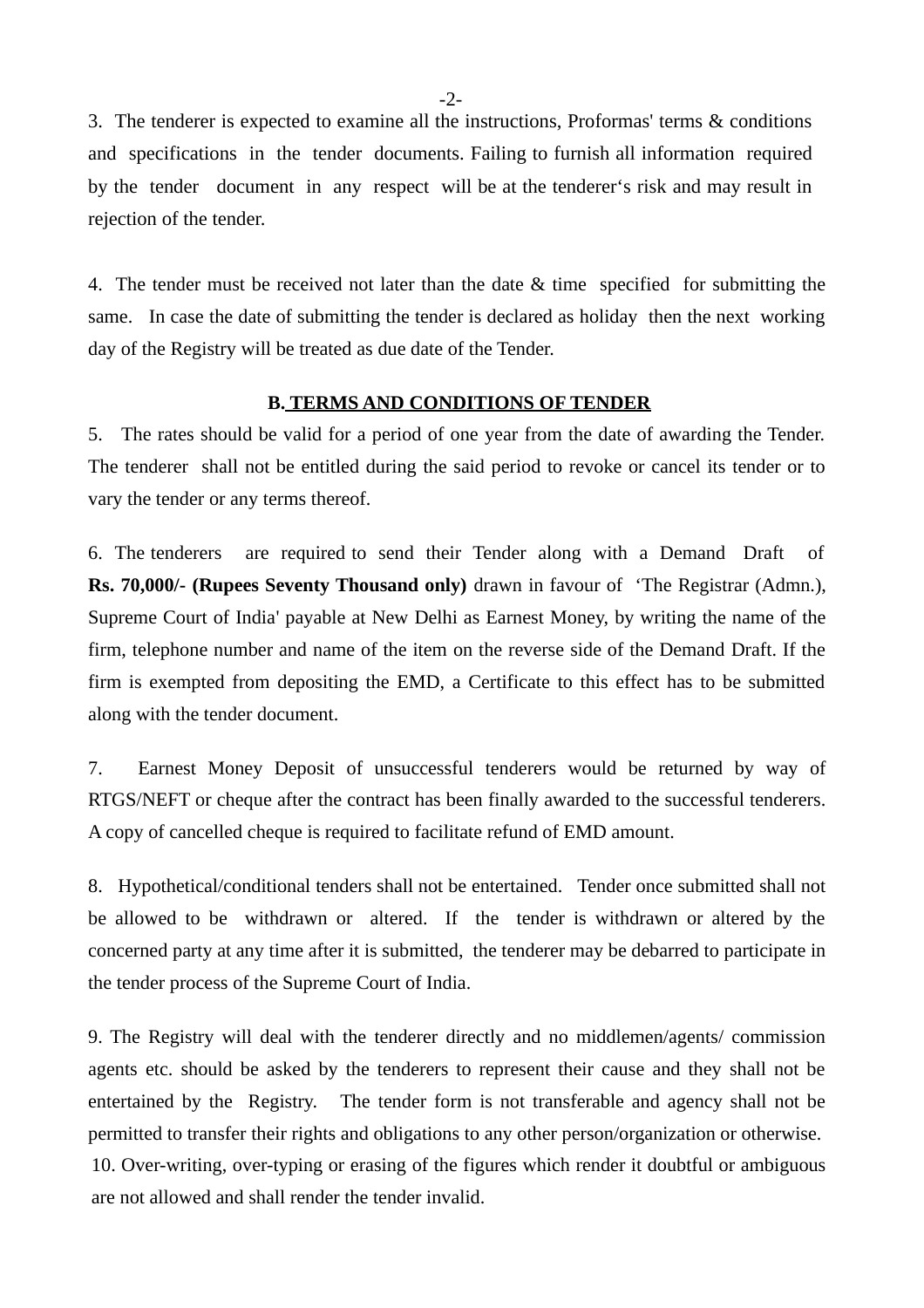11. The tenders shall quote rates both in figures and words with blue/black ball pen. In case of any discrepancy, the figures mentioned in words will be considered.

12. The Registry, in its discretion, reserves the right to reject or accept any or all the tenders, wholly or partly, without assigning any reason thereof.

13. All the pages of tender document submitted therein must be duly signed and stamped failing which the offer shall be liable for rejection.

14. The Registry is not bound to accept the rates submitted by the lowest tenderer.

15. The tenderer has to mention its infrastructure and annual business turn over of last 2-3 years.

16. During the subsistence of contract, in case of breach of any condition or deficiency in service, the Registry shall have a right to terminate the contract and to entrust the work to another contractor. The loss, if any, sustained by the Registry on that account shall be recovered from the tenderer.

17. The price of unit should be quoted separately from stabilizer and Registry may or may not procure the stabilizer or lesser number of stabilizers.

18. The tenderer has to quote rates of stabilizer of copper wiring only.

19. Registry may purchase Air Conditioner unit and stabilizer from different vendors.

20. The tenderers should specifically state whether rates are inclusive of GST (as applicable) and if it is not, it will be deemed that rates are inclusive of GST.

### **C. TERMS AND CONDITIONS FOR SUCCESSFUL TENDERER**

21. The successful tenderer shall have to deposit **performance security deposit @ 3%** of the total amount of tender by way of Bank Guarantee/Demand Draft drawn in favour of 'The Registrar (Admn), Supreme Court of India, New Delhi' . The performance security will be released after 60 days from the date of final bill payment and after satisfactory supply of the material, whichever is later.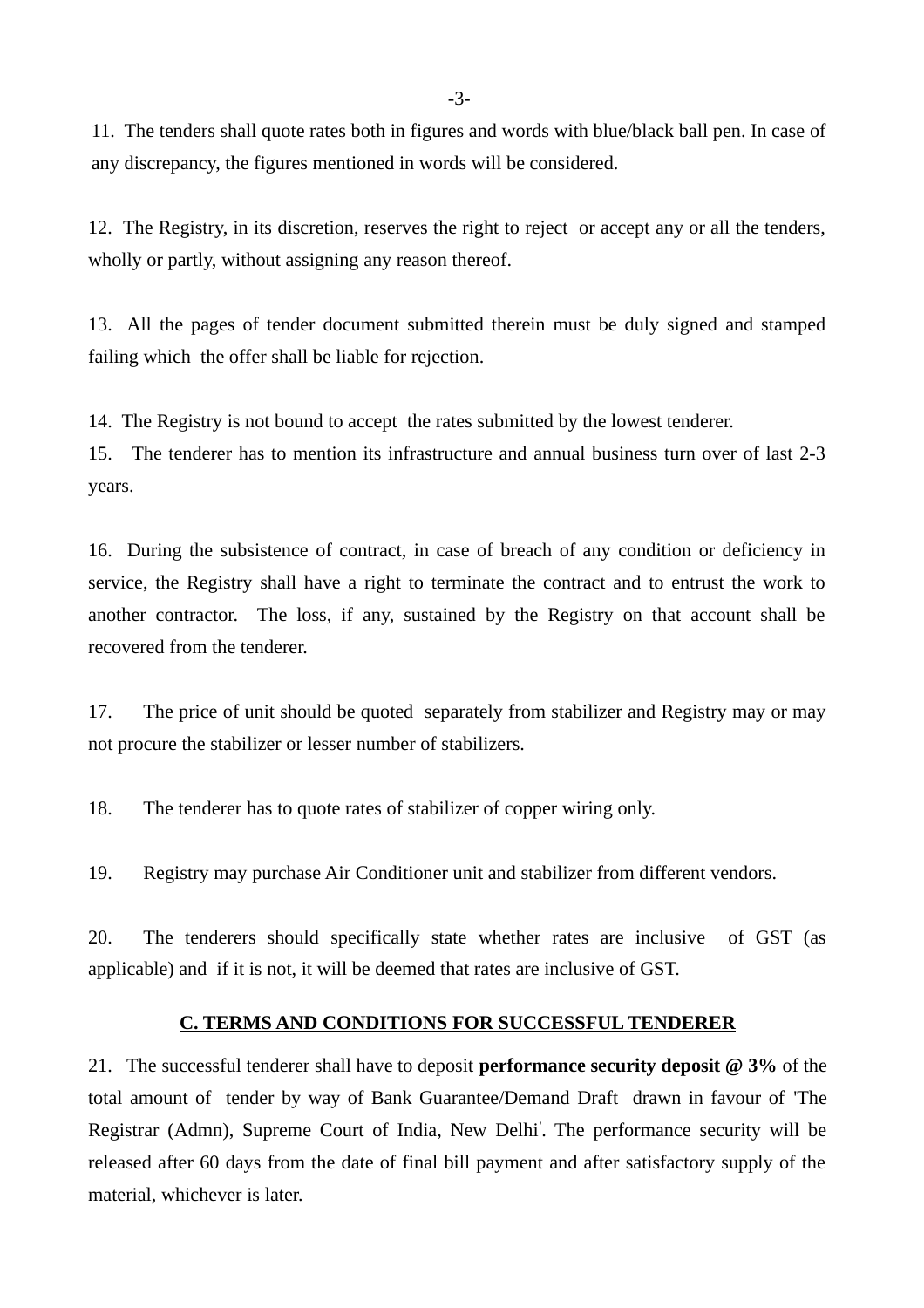22. The item(s) should be supplied in original packing, which will be inspected by an Inspection Committee comprising of Senior Officers of the Registry and in case the supply is not found strictly in conformity with the approved samples/specifications, the entire supply will be replaced at the cost of the successful tenderer.

23. The supply of the items as per the required specifications shall require to be **delivered within two days and in emergency the supply has to be made on the same day also at the cost of the dealer** on reciept of the Purchase Order. In case the supply is not made within the stipulated time and the Registry is forced to make alternative arrangement to meet the emergent demand at higher rates, tenderer will be liable to make good the loss due to difference which the Registry may directly deduct from the Bill / Performance Security Deposit.

24. Even after awarding the contract, the Registry reserves the right to terminate the same at any time, if the services of the tenderer are not found satisfactory.

25. The tenderers shall give an undertaking (as per **Annexure-'B')** that the Firm/Partners/ Director/ Proprietor has not been blacklisted/ banned by any Government Department/ Public Sector undertaking/ Autonomous Body.

26. The payment will be made only after the complete satisfactory supply is received from the tenderer.

27. The successful tenderer will have to abide by the terms and conditions as may be fixed from time to time by the Registry.

28. There shall be no increase in rates during the contract period. All orders placed till last date of contract shall have to be completed without fail.

29. Rates quoted shall include costs of commuting, delivery and no separate travelling charges shall be admissible.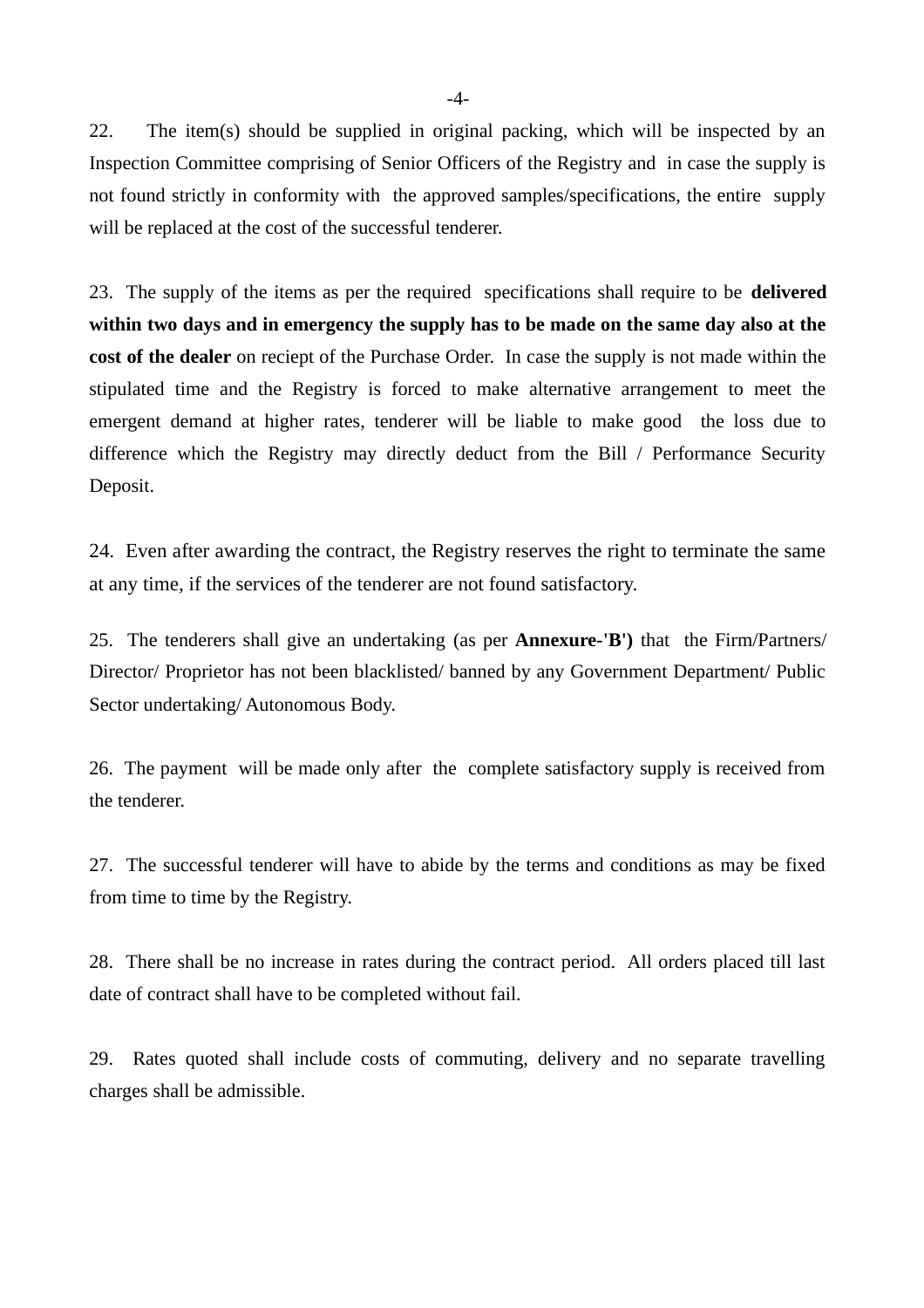#### **D. PENALTIES**

30. If delivery is not made within the specified date and time and the Registry is required to make purchase from other dealer and in case of higher payments as compared to approved rates the difference will be deducted from the performance security deposited by the tenderer. The Registry reserves the right to recover damages upto the amount of Perfromance Security in case the quality is low or in case of deficiency of service.

31. Irrespective of the fact as to whether or not the Registry makes purchases from outside, the Registry may impose penalty upto 1% per week subject to maximum penalty of 10% of the total cost for delayed delivery.

32. The Performance Security shall stand forfeited in case of breach of any of the conditions mentioned herein and if the supply of the item is found unsatisfactory/not as per specifications.

#### **E. INVITATION OF TENDER**

Interested parties may send their sealed tenders in three sealed envelopes containing **(a)** 'Earnest Money for awarding rate contract for different types of Air Conditioners with Stabilizers' **(b)** 'Brochures' **(c)** 'Financial Bid for supply of different types of Air Conditioners with Stabilizers' respectively addressed by name to the undersigned may be handed over personally or by post to Registry's Reception Counter No.17 (R&I) on or before **25.02.2022 upto 3.00 P.M.** which will be opened at 3.30 P.M. on the same day by a Committee of Officers constituted for the purpose before the tenderers or their authorised representatives who may wish to remain present. The tenders received after due date and time and without Earnest Money wherever applicable, will not be entertained. In the first instance, envelopes containing Earnest Money will be opened. Thereafter, the envelopes containing tender documents will be opened.

> **(Anil Kumar Sharma) Additional Registrar (AM)**

**Encls** : **Annexures 'A' & 'B'**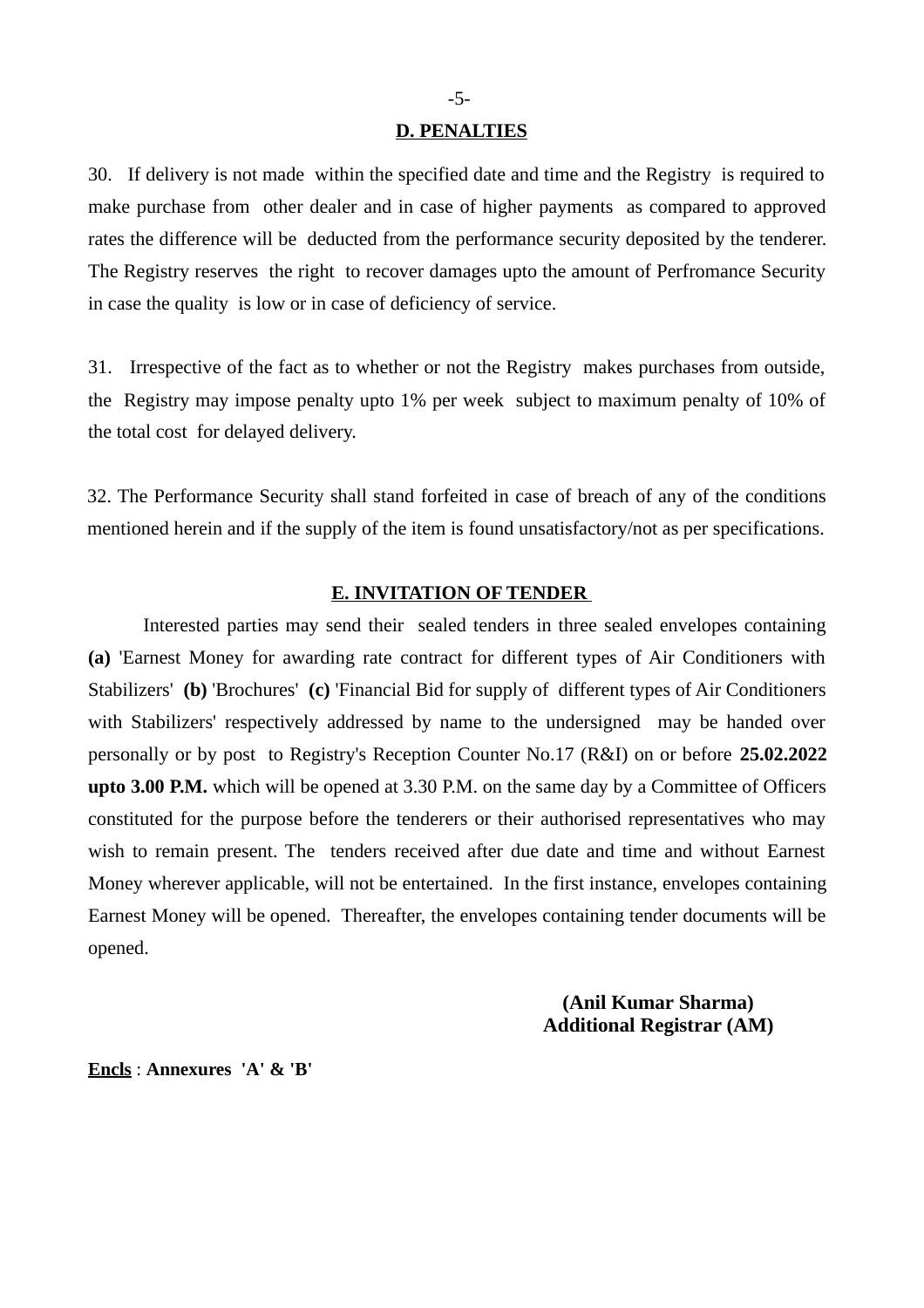**ANNEXURE – 'A'**

### **SUPREME COURT OF INDIA ADMN. MATERIALS (P&S)**

**F.No. 1162/AC PUR/2022/SCI(AM)** 

 **Dated: 05.02.2022**

**Last Date for submission of Tender: 25.02.2022 upto 3.00 PM at Counter No. 17 (R&I)**

# **For any query please contact at Counter No. 41**

#### **NOTICE INVITING TENDER RATE CONTRACT FOR PURCHASE OF DIFFERENT TYPES OF AIR CONDITIONERS WITH 05 (FIVE) STAR RATING ALONG WITH STABILIZERS FOR A PERIOD OF ONE YEAR**

| 1. | Name of the tenderer with address                                            |          |  |
|----|------------------------------------------------------------------------------|----------|--|
| 2. | Name of the Contact Person with<br>Telephone No /Mobile No./Fax No/e-mail ID |          |  |
| 3. | GST No. (attach a copy also)                                                 |          |  |
| 4. | PAN No. (attach a copy also)                                                 |          |  |
| 5. | Whether all the terms & Conditions<br>of NIT are agreeable                   | Yes / No |  |
| 6. | <b>FOR-</b> Supreme Court Registry                                           | Yes / No |  |
|    | Company Broucher with technical                                              |          |  |

specifications for the model : Submitted / Not Submitted

8. Details regarding Air Conditioners:-

| S.<br>No | <b>Discription of item</b>                | <b>Make of</b><br>AC | <b>Star</b><br><b>Rating of</b><br>AC | <b>Unit Rate</b><br>(Exclusive of Tax)<br>in figures | <b>Unit Rate</b><br>(Exclusive of Tax)<br>in words | $\frac{0}{0}$<br>of<br><b>GST</b> | <b>Warranty</b><br>Period |
|----------|-------------------------------------------|----------------------|---------------------------------------|------------------------------------------------------|----------------------------------------------------|-----------------------------------|---------------------------|
| 1        | $\overline{2}$                            | 3                    | 4                                     | 5.                                                   | 6                                                  | 7                                 | 8                         |
| 01       | Window Air<br>Conditioner 1.5 Ton         |                      |                                       |                                                      |                                                    |                                   |                           |
| 02       | Window Air<br>Conditioner 2.0 Ton         |                      |                                       |                                                      |                                                    |                                   |                           |
| 03       | <b>Split Air Conditioner</b><br>$1.5$ Ton |                      |                                       |                                                      |                                                    |                                   |                           |
| 04       | Split Air Conditioner<br>$2.0$ Ton        |                      |                                       |                                                      |                                                    |                                   |                           |
| 05       | Split Inverter Air<br>Conditioner 1.5 Ton |                      |                                       |                                                      |                                                    |                                   |                           |
| 06       | Split Inverter Air<br>Conditioner 2.0 Ton |                      |                                       |                                                      |                                                    |                                   |                           |
| 07       | All Weather<br>(Hot & Cold)<br>$1.5$ Ton  |                      |                                       |                                                      |                                                    |                                   |                           |
| 08       | All Weather<br>(Hot & Cold)<br>$2.0$ Ton  |                      |                                       |                                                      |                                                    |                                   |                           |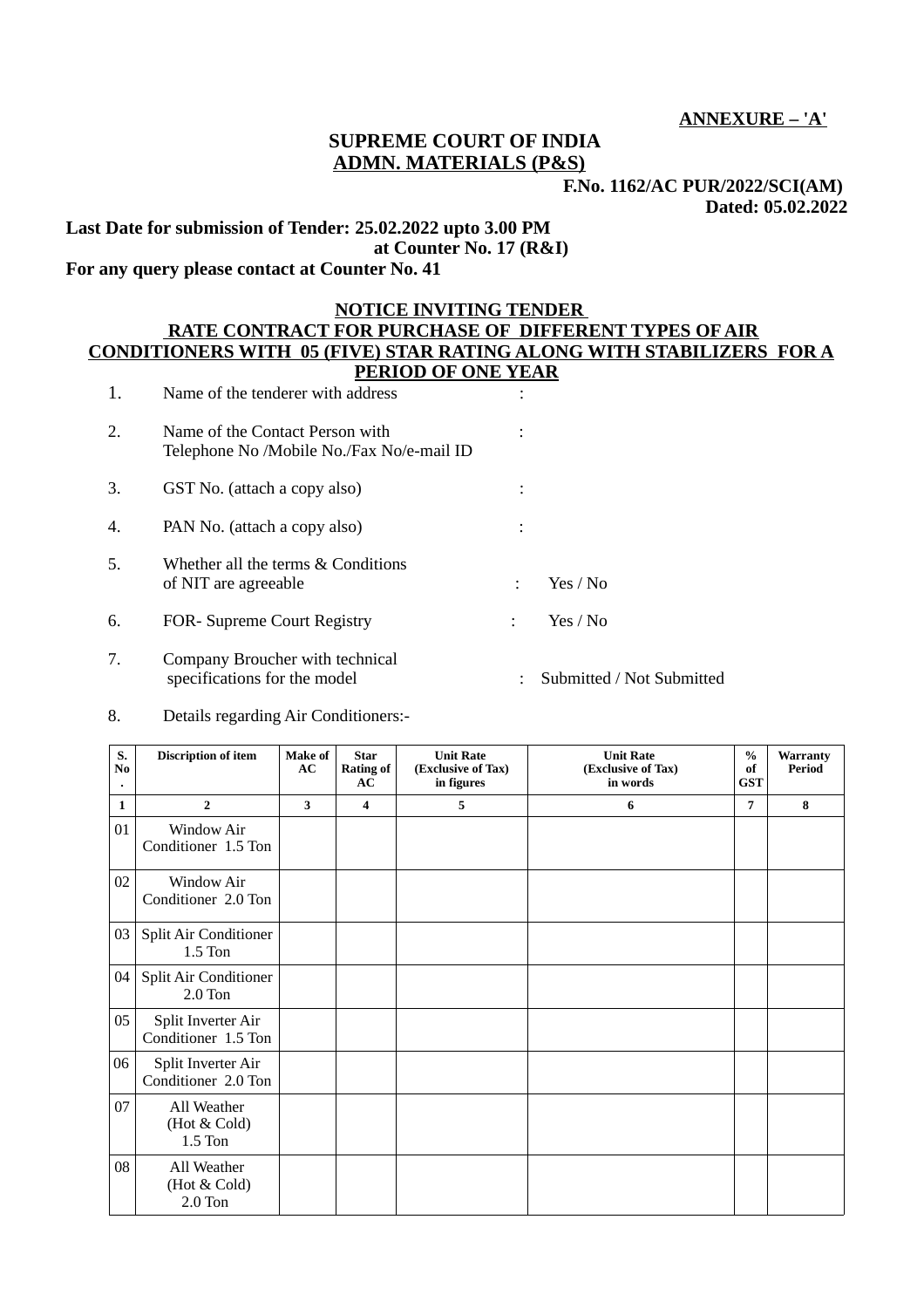| 09 | 4 KVA Stabilizer<br>with copper wiring<br>(Wall Mounted)                   |  |  |  |  |  |  |  |
|----|----------------------------------------------------------------------------|--|--|--|--|--|--|--|
| 10 | 5 KVA Stabilizer<br>with copper wiring<br>(Wall Mounted)                   |  |  |  |  |  |  |  |
| 11 | Installation charges<br>per Window Air<br>Conditioner                      |  |  |  |  |  |  |  |
| 12 | <b>Installation charges</b><br>per Split Air<br>Conditioner                |  |  |  |  |  |  |  |
|    | Rates of additional items required during installation of Air Conditioners |  |  |  |  |  |  |  |
| 01 | Coper pipe with<br>insulation (per mtr)                                    |  |  |  |  |  |  |  |
| 02 | Three core wire (per<br>mtr.)                                              |  |  |  |  |  |  |  |
| 03 | Flexible PVC pipe<br>(per mtr.)                                            |  |  |  |  |  |  |  |
| 04 | Drain pipe (per mtr.)                                                      |  |  |  |  |  |  |  |
| 05 | <b>Condensing Unit</b><br>Stand                                            |  |  |  |  |  |  |  |
| 06 | Carpenter work, if<br>required                                             |  |  |  |  |  |  |  |
| 07 | Any other item                                                             |  |  |  |  |  |  |  |

**Note:- If any Air Conditioner is not available in 5 Star rating, in that case the rate of highest star may be quoted.**

9. List of Clientele : the state of  $\mathcal{L}$ 

 **Signature with date and rubber stamp of the tenderer**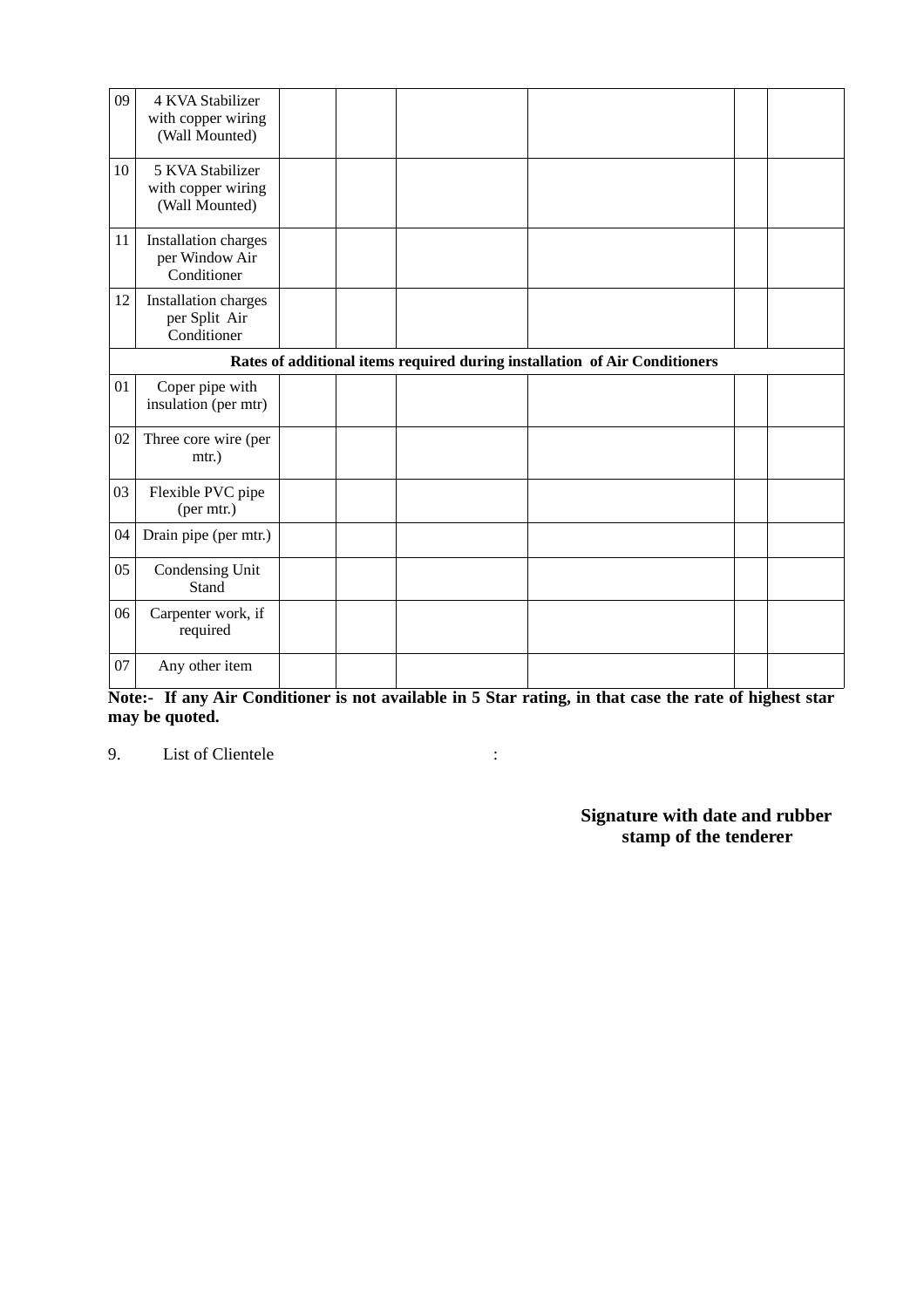### **ANNEXURE -'B'**

### **UNDERTAKING**

I/We undertake that (Name of the Firm/Partners/Director/ Proprietor) has not been blacklisted/banned by any Government Department/Public Sector undertaking/Autonomous Body.

> Signature of the authorized signatory of the Firm/Company/Organization Stamp/Seal